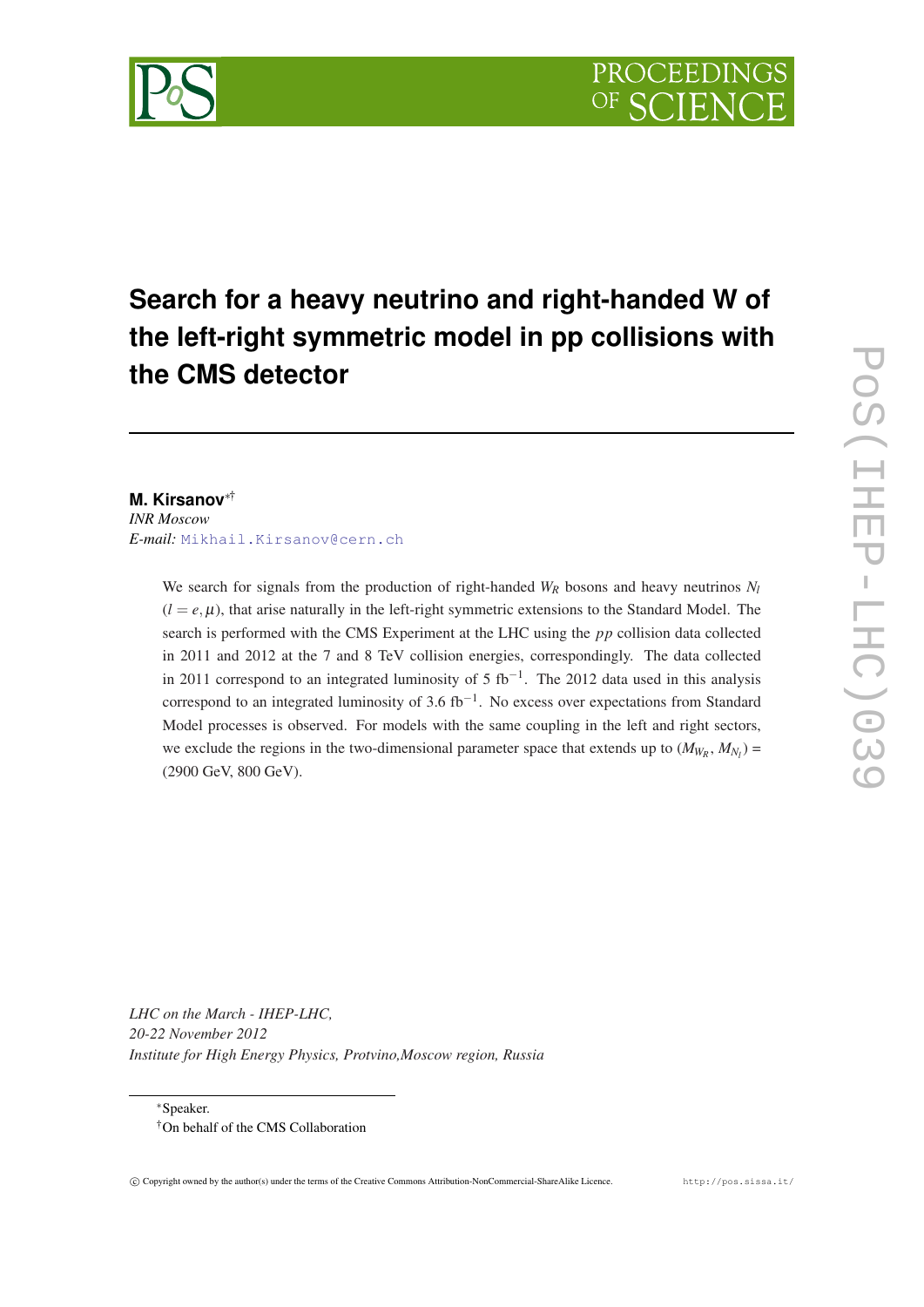## 1. Introduction

The left-right (LR) symmetric extension to the Standard Model model  $[1, 2, 3]$  $[1, 2, 3]$  $[1, 2, 3]$  $[1, 2, 3]$  $[1, 2, 3]$  $[1, 2, 3]$  is attractive because it naturally explains the parity violation seen in weak interactions as a result of spontaneously broken parity. The model necessarily incorporates additional  $W_R^{\pm}$  and  $Z'$  gauge bosons and heavy right-handed neutrino states  $N_\ell$  and thus can also explain the smallness of the ordinary neutrino masses through the see-saw mechanism [\[4\]](#page-10-0). In this paper we present the results of the search for heavy neutrinos and the associated heavy gauge bosons of the minimal LR symmetric model using the Compact Muon Solenoid (CMS) detector at the LHC.

The strength of gauge interactions of  $W_R^{\pm}$  bosons is described by the coupling constants  $g_R$ . Strict LR symmetry leads to the relation  $g_L = g_R$  at  $M_{W_R}$ , which will be assumed throughout this paper. To simplify our study, we further assume that the mixing angles  $(W_R - W_L, Z' - Z,$  and  $N_{\ell} - N_{\ell'}$  are small. The existing direct experimental limit on the  $W_R$  mass from the Tevatron  $W_R \rightarrow qq$  analysis is in the range 739 - 768 GeV depending on the heavy neutrino mass [[5](#page-10-0)], from the Tevatron  $W_R \to tb$  analysis 890 GeV [[6\]](#page-10-0) [[7](#page-10-0)]. The direct experimental limit on the  $W_R$  mass from the LHC  $W_R \rightarrow tb$  analysisis is 1.[8](#page-10-0)5 TeV [8] [\[9\]](#page-10-0). The indirect model-dependent estimates based on the the  $K_L - K_S$  mixing results give a limit on the  $W_R$  mass of about 2.5 TeV [\[10](#page-10-0)], [\[11](#page-10-0)].

#### 2. Heavy neutrino production and decay

We consider the leading production reaction at the LHC:  $pp \rightarrow W_R + X \rightarrow N_\ell + \ell + X$ . The right-handed neutrino decays into a charged lepton  $\ell^{\pm}$  and an off-shell  $W_R^*$  which subsequently decays into a pair of quarks which hadronize into jets (*j*). This produces the final state

$$
W_R \to \ell_1 N_\ell \to \ell_1 \ell_2 W_R^* \to \ell_1 \ell_2 j j \quad (\ell = e, \mu), \tag{2.1}
$$

where  $\ell_1, \ell_2$  have the same flavor. A unique feature of the heavy neutrino production and decay process is that it has a two-dimensional resonance structure. The distributions of the variables  $M_{\ell i j}$ and  $M_{\ell_2}$  *j* should exhibit rather narrow peaks, with the reconstructed width of  $\mathcal{O}(100 \text{ GeV})$  for the  $W_R$  mass peak and  $\mathcal{O}(50 \text{ GeV})$  for the width of the  $N_\ell$  mass peak. In this analysis, we assume that only one type of heavy neutrino, predominantly coupled to either the electron or muon flavor, will be accessible at LHC energies with the other  $N_\ell$  masses too heavy to produce. However, the case with degenerate  $N_\ell$  masses does not differ significantly, as the opening of an additional decay channel for the *W<sup>R</sup>* would decrease not only the lepton channels but also the quark channels.

Our search is characterized by the  $W_R$  and  $N_\ell$  masses, which are allowed to vary independently. We note that the reaction used in the analysis can also proceed if  $M_{N_\ell} > M_{W_R}$ , but we neglect this possibility due to the relatively small cross section when compared to the dominant production mechanism.

Since QCD does not distinguish between left- and right-handed particles, the k-factor calculation is similar to the W and W' production k-factors [\[12](#page-10-0)]. In these calculations, made with the FEWZ program [[13](#page-10-0)],  $\alpha_s$  is taken at the  $W_R$  mass which results in a k-factor that slowly decreases as a function of  $M_{W_R}$ , from 1.33 at  $M_{W_R} = 500$  GeV to 1.25 at  $M_{W_R} = 2.5$  TeV (can be approximated by a straight line in this range).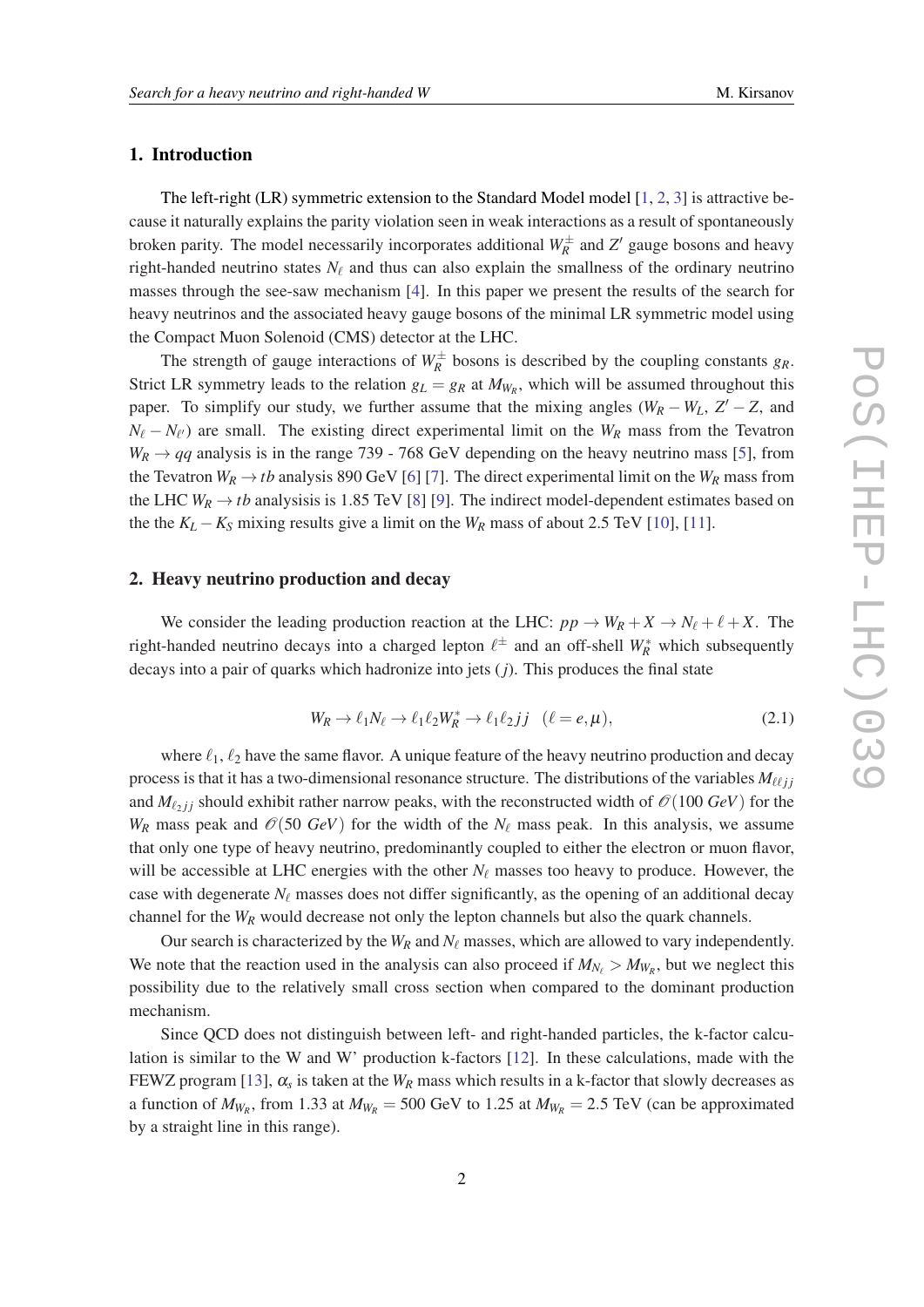We use PYTHIA [[15](#page-10-0)], with default CTEQ6L1 parton distribution functions [[16\]](#page-10-0), for the signal event generation and calculation of cross sections. PYTHIA 6.4 includes the LR symmetric model with the standard assumptions mentioned above [[17\]](#page-10-0). We also study relevant background samples generated using PYTHIA (dibosons), NLO generator POWHEG  $[18]$  $[18]$  ( $t\bar{t}$ , tW), SHERPA [[19\]](#page-10-0) (Z+jets), MADGRAPH [[20\]](#page-10-0) (W+jets).

#### 3. Physical objects reconstruction and event selection

In this analysis we primarily reconstruct electrons, muons and jets, although we also examine photons and the missing transverse energy in the event for selected background studies. We collect the events used in this analysis through double electron trigger and single muon trigger with thresholds that depend on the instantaneous luminosity. For the background studies we also use events collected through single photon trigger. This analysis includes data from 2011, extended by the portion of the 2012 dataset.

We reconstruct electron candidates offline starting by associating electromagnetic clusters in the ECAL with transverse energy  $E_T > 40$  GeV with a track in the tracker and apply standard identification and isolation criteria optimized for electrons with energies of hundreds of GeV. The ECAL cluster for each electron candidate must be spatially matched to a reconstructed track in the central tracking system in both  $\eta$  and  $\phi$ . Electron candidates must deposit most of its energy in the ECAL and relatively little in the HCAL, and also have a shower shape consistent with that of an electromagnetic shower. The electron candidate cluster should be isolated from other energy deposits in the calorimeter and from reconstructed tracks in the central tracking system. More information about electron reconstruction and identification in CMS during this running period can be found in [\[21](#page-10-0)].

The muon identification strategy is based on both the muon detectors and the inner tracker, as described in [[22\]](#page-10-0). We require  $p_T > 40$  GeV/c for both muons. At least one of the muons used to define the WR candidate must be matched to the muon trigger object used to select the events online. Each muon must satisfy identification criteria optimized for muons with large transverse momentum. Muon identification requirements ensure good consistency between the measurements of the muon detector and the inner tracker and suppress muons from decay-in-flight of hadrons as well as shower punch-through. We suppress non-isolated muon backgrounds by summing the transverse momentum of tracks within  $\Delta R < 0.3$  of the muon direction and requiring that the final  $p_T$  sum, ignoring the muon itself, is less than 10% of the muon  $p_T$ .

Jets are reconstructed by forming clusters of charged and neutral hadrons, photons, and leptons that are first reconstructed using the CMS particle-flow technique [[23\]](#page-10-0), using the anti-kT clustering algorithm [\[24](#page-11-0)] with a cone size parameter  $R = 0.5$ . Adjusting for the effects of the additional ("pileup") pp collisions in the event, charged hadrons which do not originate from the highest pT primary vertex in the event are ignored during jet clustering. The neutral pileup component is removed by applying a residual area-based correction described in [[25\]](#page-11-0), [\[26](#page-11-0)]. We impose a minimum transverse momentum requirement of 40 GeV/c on the jet candidates. We apply standard jet identification procedures to suppress jets from calorimeter noise and beam halo, and we reject the event if either of the two highest  $p_T$  jet candidates fails identification criteria. The energy of reconstructed jets is corrected based on the results of simulation and data studies [\[27](#page-11-0)]. In the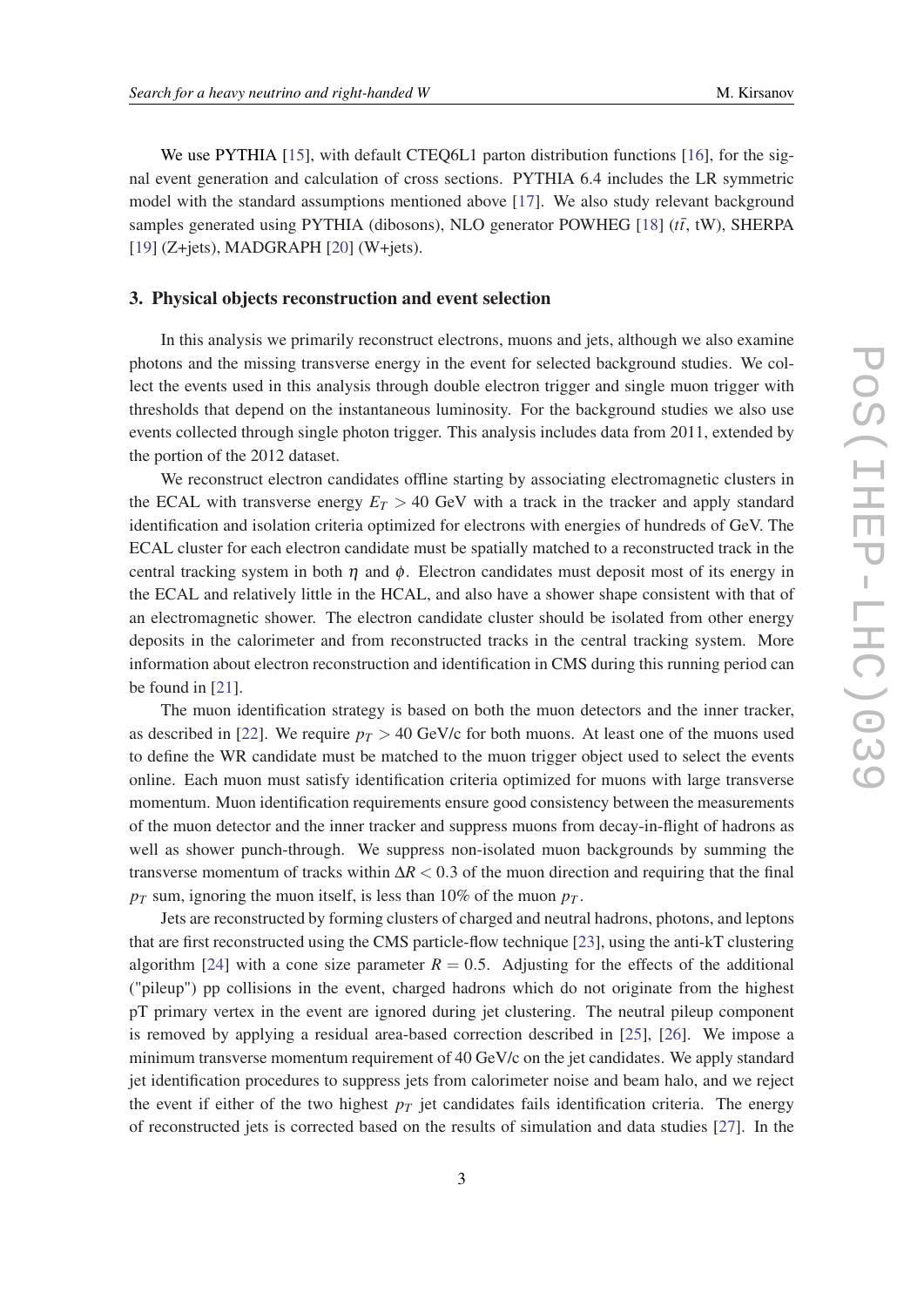electron channel, and also in studies using  $e\mu j j$  events, we do not consider jets if a valid electron candidate is found within the jet radius. As muons are not likely to fake jet signatures, we reject any muon found with  $\Delta R(\mu, j) < 0.5$ .

We rank the muons and jets in the event according to their transverse momentum and order the electrons according to their transverse energy, where the unique treatment of electrons reflects the dominant contribution of the ECAL energy to the electron energy/momentum measurement. We then select  $W_R \to \ell N_\ell$  candidates using the two highest  $E_T/p_T$  same-flavor (*e* or  $\mu$ ) leptons, and the two highest  $p_T$  jets that satisfy the above criteria. As the  $W_R \to \ell N_\ell$  decay tends to produce high momentum leptons, we further require  $E_T(p_T) > 60$  GeV(/*c*) for at least one of the lepton candidates. In the electron channel, we reject the event if no electron candidate is found in the ECAL barrel region ( $|\eta|$  < 1.44).

We limit contributions from Standard Model backgrounds by imposing requirements on the dilepton mass ( $M_{\ell\ell}$ ) and the mass of the reconstructed  $W_R$  candidate ( $M_{\ell\ell}$ <sub>*i*j</sub>). Electroweak backgrounds, primarily from Z+jets, are suppressed by requiring  $M_{\ell\ell}$  be above the Z mass. We find that the optimal cut on  $M_{\ell\ell}$  is 200 GeV.

Provided the  $W_R$  candidate event meets all acceptance requirements, the ability to reconstruct four high  $p_T$  objects using the CMS detector is quite high. Reconstruction efficiency, including the trigger and lepton identification requirements, ranges between 75-80% in the muon channel, and 70-75% in the electron channel.

#### 4. Backgrounds

The background for  $W_R \to \ell N_\ell$  decay primarily consists of events from Standard Model processes with two real leptons, such as  $t\bar{t}$  and Z+jets. It is also possible for jets to be misidentified as leptons, which allows QCD multijet processes to contribute background events.

We estimate the *t*tontribution using simulated events, normalizing it to the cross section mea-sured by CMS [\[28](#page-11-0)]. We cross check this normalization using a sample of reconstructed *e*µ *j* j events in data and simulation. Based on the results of this study, we apply a scale factor (close to 1) in addition to the cross-section normalization in order to account for the expected top background.

Our estimate of the Z+jets background contribution is based on observation of  $Z \rightarrow ee, \mu\mu$ decays in simulation and data. We normalize the Z+jets contribution to the inclusive NNLO calculation [[12,](#page-10-0) [13](#page-10-0)], and then rescale the expected distribution to data (accounting for background contributions) using the reconstructed dilepton mass region near the Z peak in the events with at least two jets. We take the remaining electroweak and top background estimates directly from simulation, as their small cross sections severely limit their impact on the background level.

We determine the QCD multijet background from data using an estimate of the lepton fake rate. For each channel, we examine a sample of dijet events in data in order to determine the lepton fake rate. For the electron channel this sample is selected using photon triggers (prescaled for low  $E_T$  photons). Each event should contain at least one electron-like object, i.e. an ECAL cluster satisfying soft shape criteria matched to a track. For the muon channel we collect dijet events using the nominal analysis triggers. We increase the dijet sample purity by rejecting events with missing transverse energy above 20 GeV. The remaining roughly 30% contribution from electroweak and top (as expected from simulation) are statistically removed via simulated event samples. We then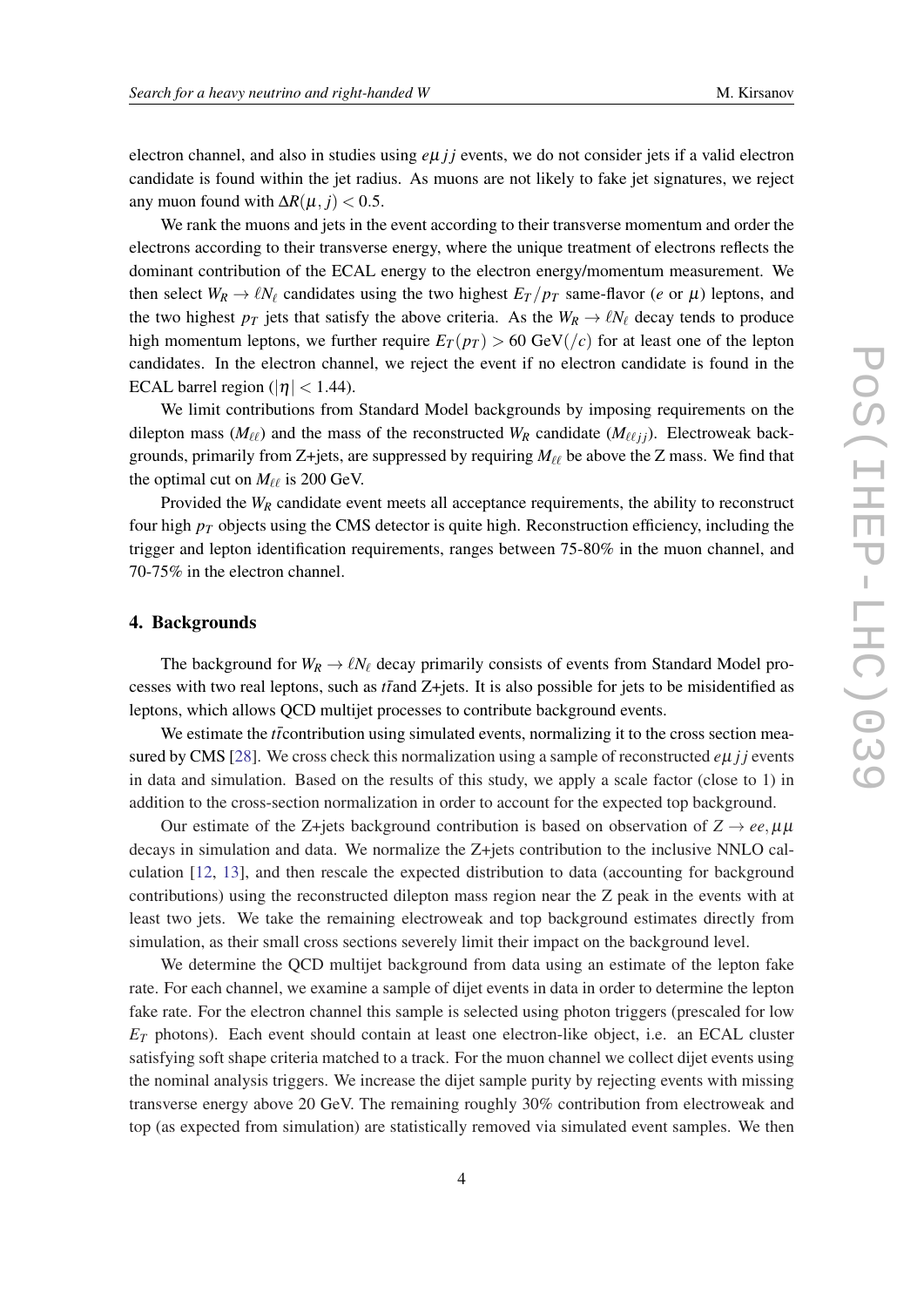apply the derived fake rate to a multijet sample selected using nominal triggers to estimate the multijet background contribution to the  $M_{\ell\ell\, ij}$  distribution.

As the statistics in the region of high  $eejj$  masses is small, causing big statistical errors, we use an exponential lineshape to describe the background contributions. This is done separately for the three parts of background:  $t\bar{t}$ , Z+jets and all others.

### 5. Systematic uncertainties

The dominant systematic uncertainty relating to  $W_R \rightarrow \ell N_\ell$  production is due to variations in the predicted cross-section for the signal production as a result of the uncertainties in the parton distribution functions (PDFs) of the proton. This uncertainty is determined to be 4-22%, depending on the *W<sup>R</sup>* mass hypothesis, following the PDF4LHC prescriptions [\[29](#page-11-0)]. The next leading signal uncertainty is due to the lepton reconstruction and identification uncertainties, which are determined from a collection of  $Z \to \ell^+ \ell^-$  events from both data and simulation.

The background systematic uncertainty is dominated by the uncertainty on the shape of the  $M_{\ell\ell i j}$  background distributions. This uncertainty is determined in each mass bin based on the number of events surviving all selection criteria for each background sample. We use the Gamma distribution to describe the systematic uncertainty due to the background shape for each background type, as only a small number of events from simulation and data control samples appear in each mass bin. Log-normal distributions are used for the remaining systematic uncertainties. For the background shape systematic uncertainty, we treat each bin as uncorrelated. All other systematic uncertainties are correlated across  $M_{\ell \ell i j}$  bins.

The normalization of the various background samples and additional factorization and scale theoretical uncertainties also contribute to the total systematic uncertainty to a lesser extent. The uncertainties on the total number of background events are derived taking into account the relative contribution of all background events after the full event selection, and the correlation of each systematic effect between the background processes. All systematic uncertainties are summarized in Table [1.](#page-5-0)

#### 6. Results

We present the  $M_{\ell\ell j j}$  distribution for events passing all cuts in Figures [1](#page-6-0), [2](#page-7-0) and [3.](#page-7-0) We observe no excess beyond expectations from Standard Model processes.

As we find no evidence for  $W_R \to \ell N_\ell$  decay, we estimate limits on  $W_R$  production using a multi-bin technique based on the RooStats package [\[30](#page-11-0)]. We use the reconstructed four-object mass for a shape analysis. The mass is collected in bins of width 200 GeV up to 1600 GeV, with all events with  $M_{\ell\ell j j} > 1600$  GeV collected in a single bin. Systematic uncertainties are included as nuisance parameters in the limit calculations.

We use a CL<sub>S</sub> limit setting technique [[31,](#page-11-0) [32\]](#page-11-0) to estimate the  $95\%$  C.L. excluded region as a function of the  $W_R$  cross-section multiplied by the  $W_R \to \ell \ell j j$  branching fraction and  $W_R$  mass. The  $(M_{W_R}, M_{N_\ell})$  limits are obtained by comparing the observed (expected) upper limit and the expected cross section for each mass point. They are presented in Figures [4,](#page-8-0) [5.](#page-8-0) The limits extend to roughly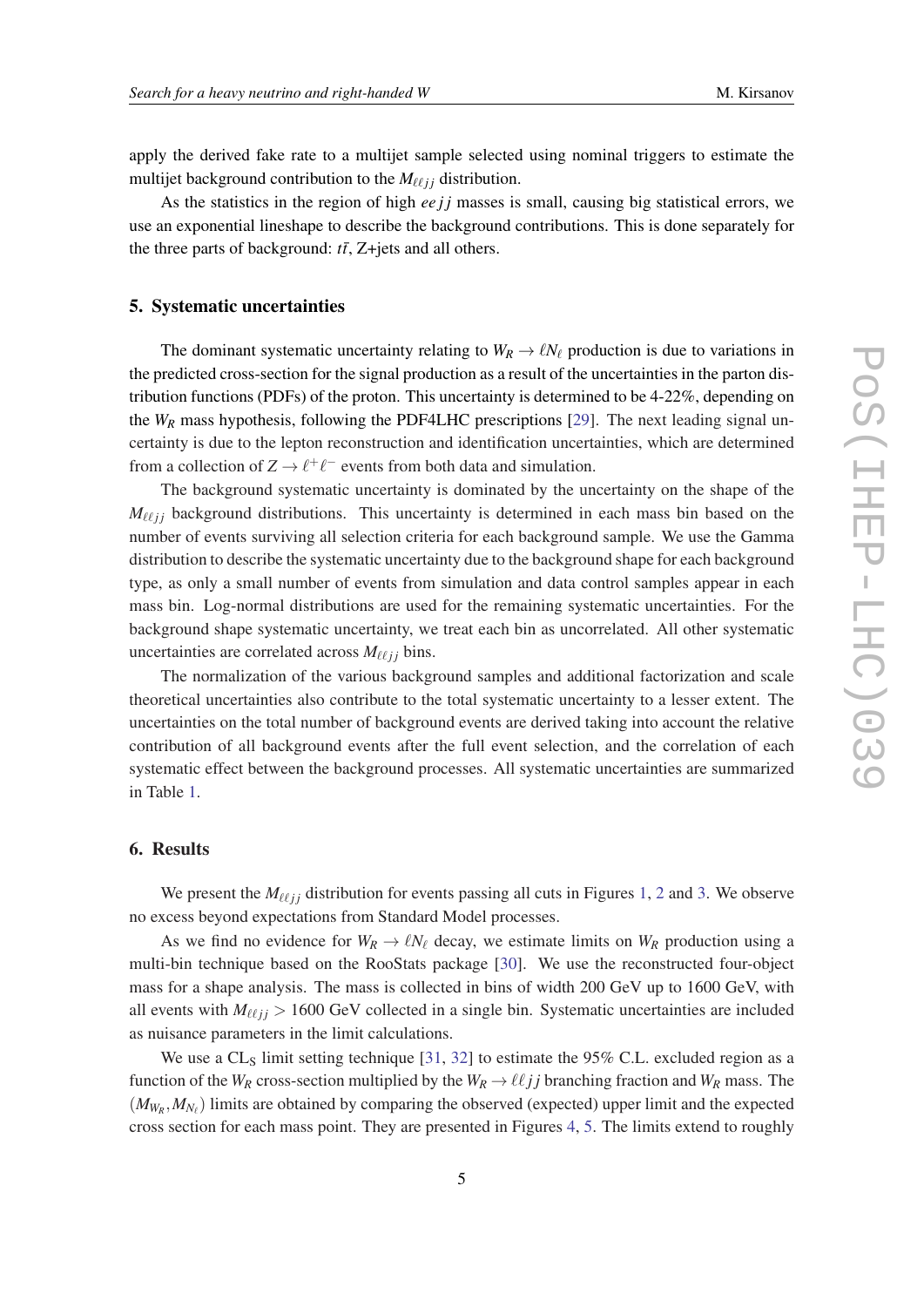<span id="page-5-0"></span>Table 1: Summary of the systematic uncertainties, where each magnitude of uncertainty reflects the deviation from the nominal  $M_{\ell\ell ij}$  distribution following the procedures described in the text. The total errors in the bottom row are obtained by summing in quadrature all the relative uncertainties in a given column. The background shape uncertainties are computed in  $M_{\ell\ell j j}$  bins, the numbers shown in this table are the weighted average values. The remaining uncertainties are constant as a function of  $M_{\ell\ell jj}$ . Some uncertainties differ for 2011 and 2012 data, in this case a range is specified. Some uncertainties for the signal, for example PDF, are very different for different mass points, this is the main reason to specify a range in this case. The uncertainties on the total number of background events are derived taking into account the relative contribution of all background events after the full event selection, and the correlation of each systematic effect between the all background processes.

| Systematic                   | Signal          |                 |                 |                 |                 |
|------------------------------|-----------------|-----------------|-----------------|-----------------|-----------------|
| Uncertainty                  | eff.            | $t\bar{t}$      | $Z + jets$      | <b>QCD</b>      | Other bkgd      |
| Jet Energy Scale             | $\pm 0.1 - 1\%$ |                 | $\pm 3\%$       |                 | $\pm 2\%$       |
| Jet Energy Resolution        | $\pm 0.1 - 1\%$ |                 | $\pm 1\%$       |                 | $\pm 1\%$       |
| <b>Electron Energy Scale</b> | $\pm 0.1 - 1\%$ |                 | $\pm 0.3\%$     |                 | $\pm 2\%$       |
| Electron Reco/ID/Iso         | $\pm$ 9-17%     |                 | $\pm 0.1\%$     |                 | $\pm 9\%$       |
| <b>Trigger Efficiency</b>    | $\pm 1-2\%$     |                 | $\pm 0.2\%$     |                 | $\pm 1\%$       |
| Background shape             |                 | $\pm 16 - 20\%$ | $\pm 16 - 53\%$ |                 | $\pm 25 - 35\%$ |
| Simulation statistics        | $\pm 2\%$       |                 |                 |                 |                 |
| Background normalization     |                 | $\pm 15\%$      | $\pm 3\%$       |                 | $\pm 4\%$       |
| <b>PDF</b>                   | $\pm 4 - 22\%$  |                 | $\pm 0.4\%$     |                 | $\pm 9\%$       |
| Fact./Ren. scale, ISR/FSR    | $\pm 1-2\%$     |                 | $\pm$ 5%        |                 | $\pm 8\%$       |
| <b>QCD</b> estimate          |                 |                 |                 | $\pm$ 33-50%    |                 |
| Total                        | $\pm 10 - 25%$  | $\pm 22\%$      | $\pm 21 - 53\%$ | $\pm 33 - 50\%$ | $\pm 34 - 38\%$ |

| <b>Electron Channel</b> |  |
|-------------------------|--|
|-------------------------|--|

| Systematic                | Signal            |                |                 |                 |                 |
|---------------------------|-------------------|----------------|-----------------|-----------------|-----------------|
| Uncertainty               | eff.              | $t\bar{t}$     | $Z + jets$      | <b>QCD</b>      | Other bkgd      |
| Jet Energy Scale          | $\pm 0.1 - 1\%$   |                | $\pm 2\%$       |                 | $\pm 2\%$       |
| Jet Energy Resolution     | $\pm 0.1 - 1\%$   |                | $\pm 1\%$       |                 | $\pm 1\%$       |
| Muon Energy Scale         | $\pm 0.1 - 0.5\%$ |                | $\pm 2\%$       |                 | $\pm 1\%$       |
| Muon Reco/ID/Iso          | $\pm 6 - 18\%$    |                | $\pm 0.1\%$     |                 | $\pm 6\%$       |
| Trigger Efficiency        | $\pm 0.1 - 0.3\%$ |                | $\pm 0.5\%$     |                 | $\pm 0.1\%$     |
| Background shape          |                   | $\pm 16\%$     | $\pm 11 - 49\%$ |                 | $\pm 30 - 40\%$ |
| Simulation statistics     | $+2\%$            |                |                 |                 |                 |
| Background normalization  |                   | $\pm 9 - 11\%$ | $\pm 3\%$       |                 | $\pm 4\%$       |
| <b>PDF</b>                | $\pm 4 - 22\%$    |                | $\pm 0.4\%$     |                 | $\pm 9\%$       |
| Fact./Ren. scale, ISR/FSR | $\pm 1 - 2\%$     |                | $\pm 5\%$       |                 | $\pm 8\%$       |
| <b>QCD</b> estimate       |                   |                |                 | $\pm 50 - 60\%$ |                 |
| Total                     | $\pm 8 - 23\%$    | $\pm 21\%$     | $\pm 14 - 49\%$ | $\pm 50 - 60\%$ | $\pm$ 33-44%    |

#### Muon Channel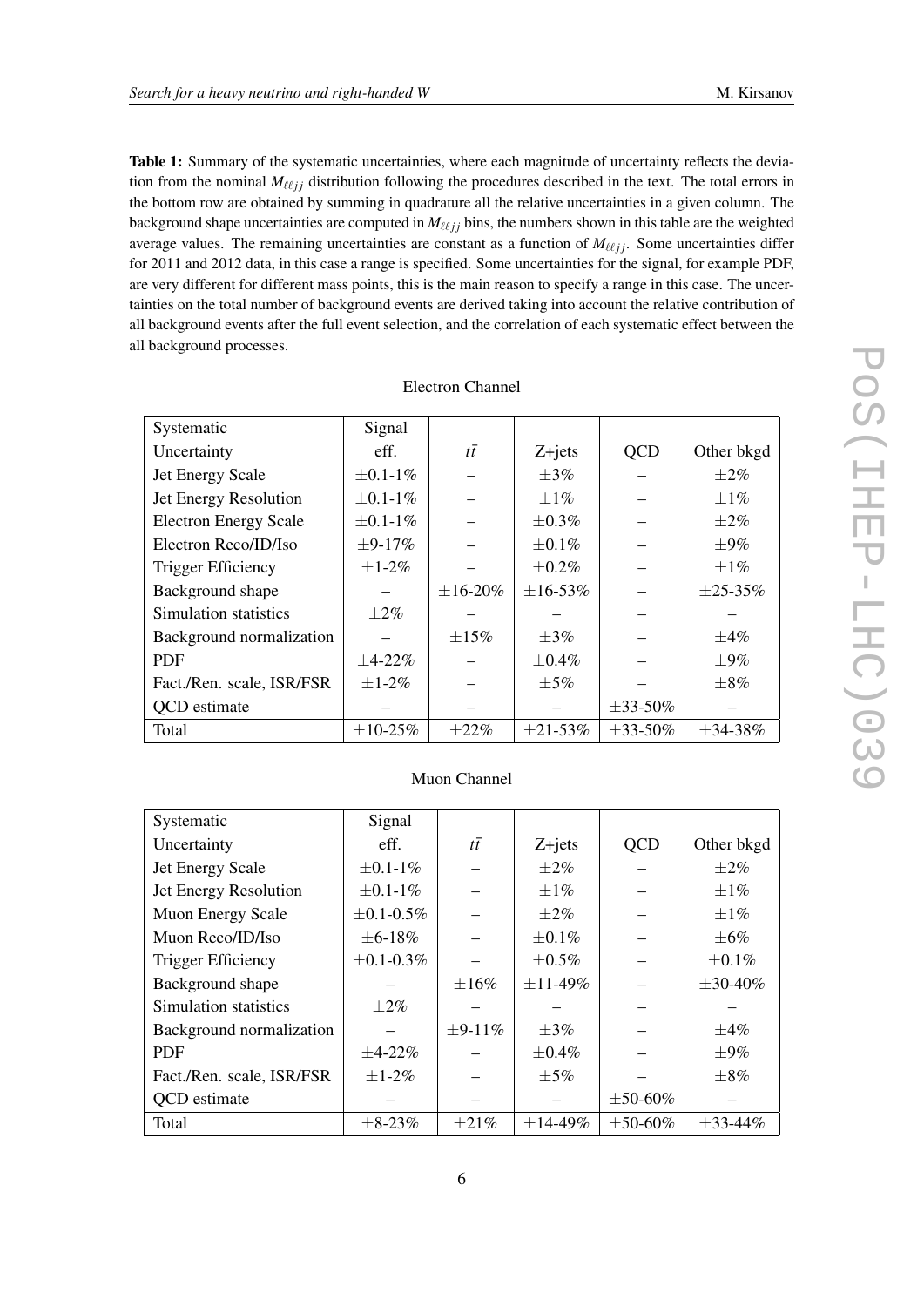<span id="page-6-0"></span> $M_{W_R}$  = 2.5 TeV in each channel and exclude a wide range of heavy neutrino masses for  $W_R$  mass assumptions below this maximal value.

We also present limits as a function of  $W_R$  mass for a right-handed neutrino with  $M_{N_\ell} = \frac{1}{2} M_{W_R}$ in Fig. [6](#page-9-0). Good agreement is seen between the observed and expected limits.

The combined limits for the 7 and 8 TeV data for the muon channel are presented in Fig. [7](#page-9-0).

## 7. Conclusions

We have presented a search for right-handed bosons  $(W_R)$  and heavy right-handed neutrinos  $(N_{\ell})$  of the left-right symmetric extension of the standard model [\[33](#page-11-0)], [\[34](#page-11-0)], [\[35](#page-11-0)]. We used data collected at the LHC at the collision energies of 7 and 8 TeV. The background contribution from the top and electroweak processes is determined from simulated event samples and the expected rates are normalized to data whenever possible. The background from QCD multijet events is estimated from data. The uncertainty for the backgrounds is estimated using data-driven methods. We find that our data samples are in good agreement with expectations from SM processes. We use a CL<sub>S</sub> approach to set a limit on the  $W_R$  and  $N_\ell$  masses that includes treatment of the systematic uncertainties as nuisance parameters. 7 and 8 TeV data samples separately, we are able to exclude regions in the  $(M_{W_R}, M_{N_\ell})$  mass space that extend up to  $M_{W_R} = 2.5$  TeV for both channels and for 7 and 8 TeV data. Combining  $W_R \to \mu N_\mu$  search results conducted on 7 and 8 TeV collision data, we exclude a region in the  $(M_{W_R}, M_{N_\mu})$  mass space that extends to  $M_{W_R} = 2.9$  TeV.



Figure 1: Four-object invariant mass distributions (linear and logarithmic scale plots) for events surviving all selection criteria. The signal mass point  $M_{W_R} = 1800 \text{ GeV}, M_{N_e} = 1000 \text{ GeV},$  is included for comparison.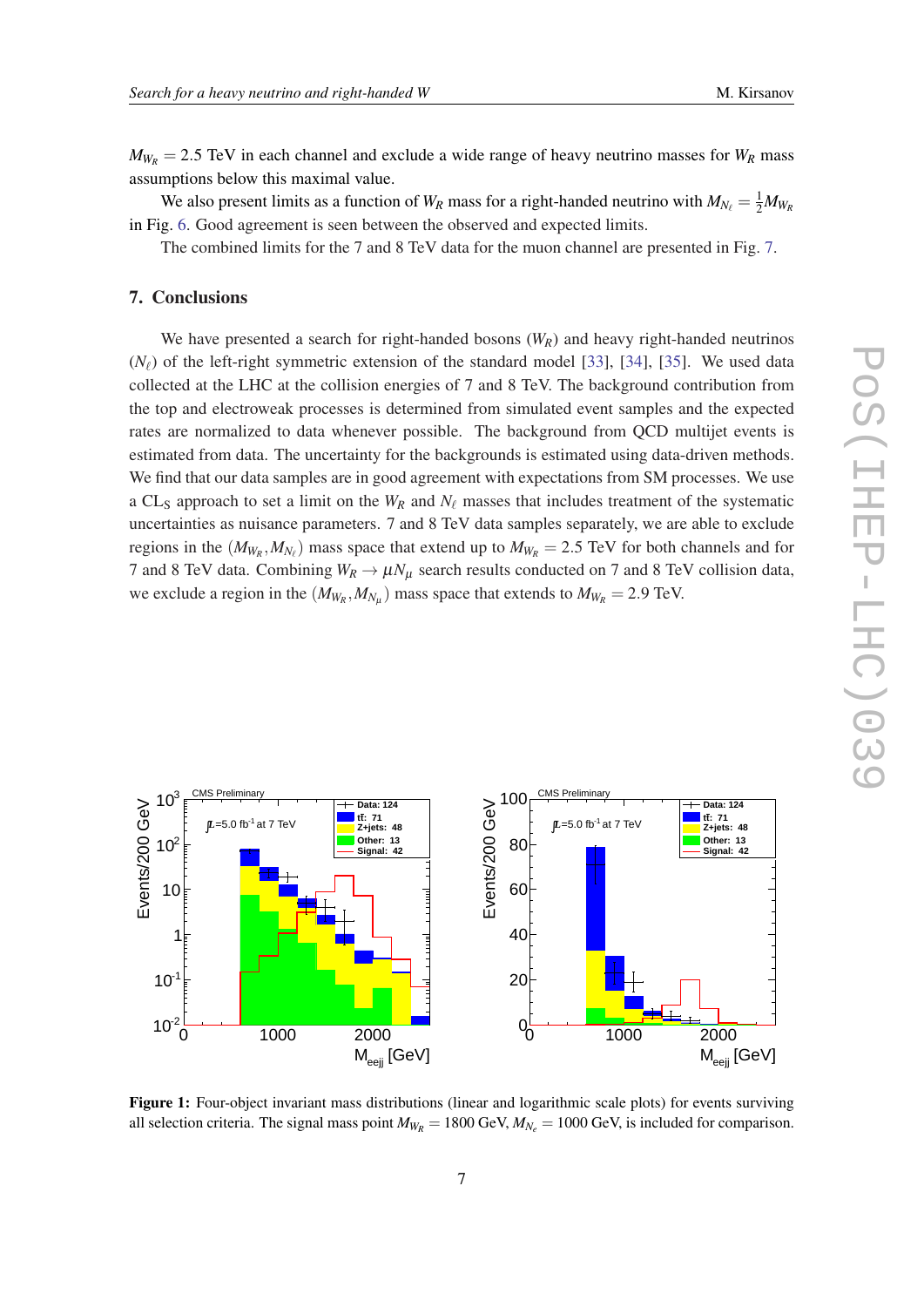<span id="page-7-0"></span>

Figure 2: Four-object invariant mass distributions for events surviving all selection criteria. The signal mass point  $M_{W_R}$  = 1800 GeV,  $M_{N_e}$  = 1000 GeV, is included for comparison. Green and yellow bands below are the background uncertainties.



Figure 3: Four-object invariant mass distributions for events surviving all selection criteria. The signal mass point  $M_{W_R} = 1800 \text{ GeV}, M_{N_e} = 1000 \text{ GeV},$  is included for comparison.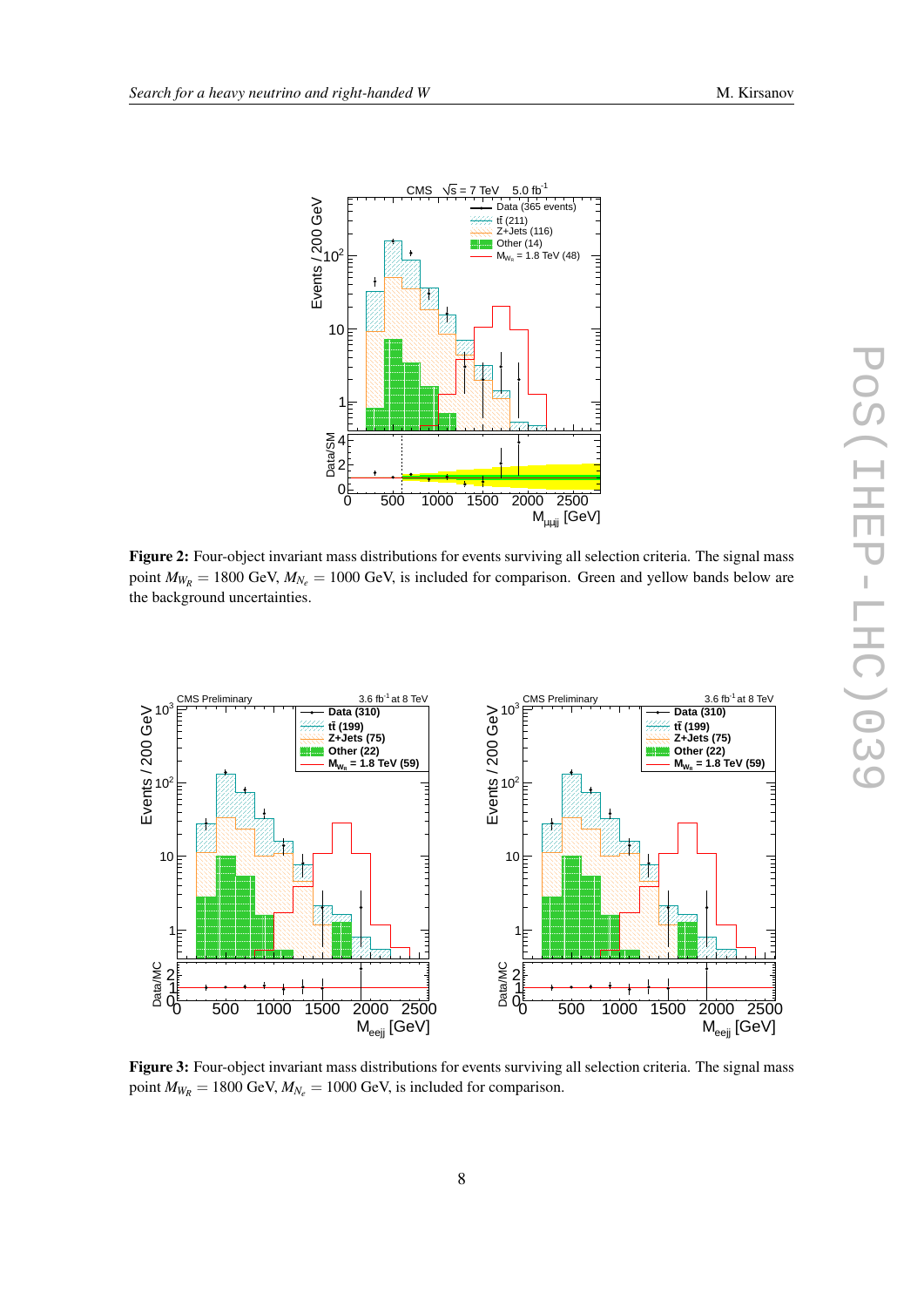<span id="page-8-0"></span>



Figure 4: 2D Limits for the 7 TeV LHC data.



Figure 5: 2D Limits for the LHC data taken at 8 TeV.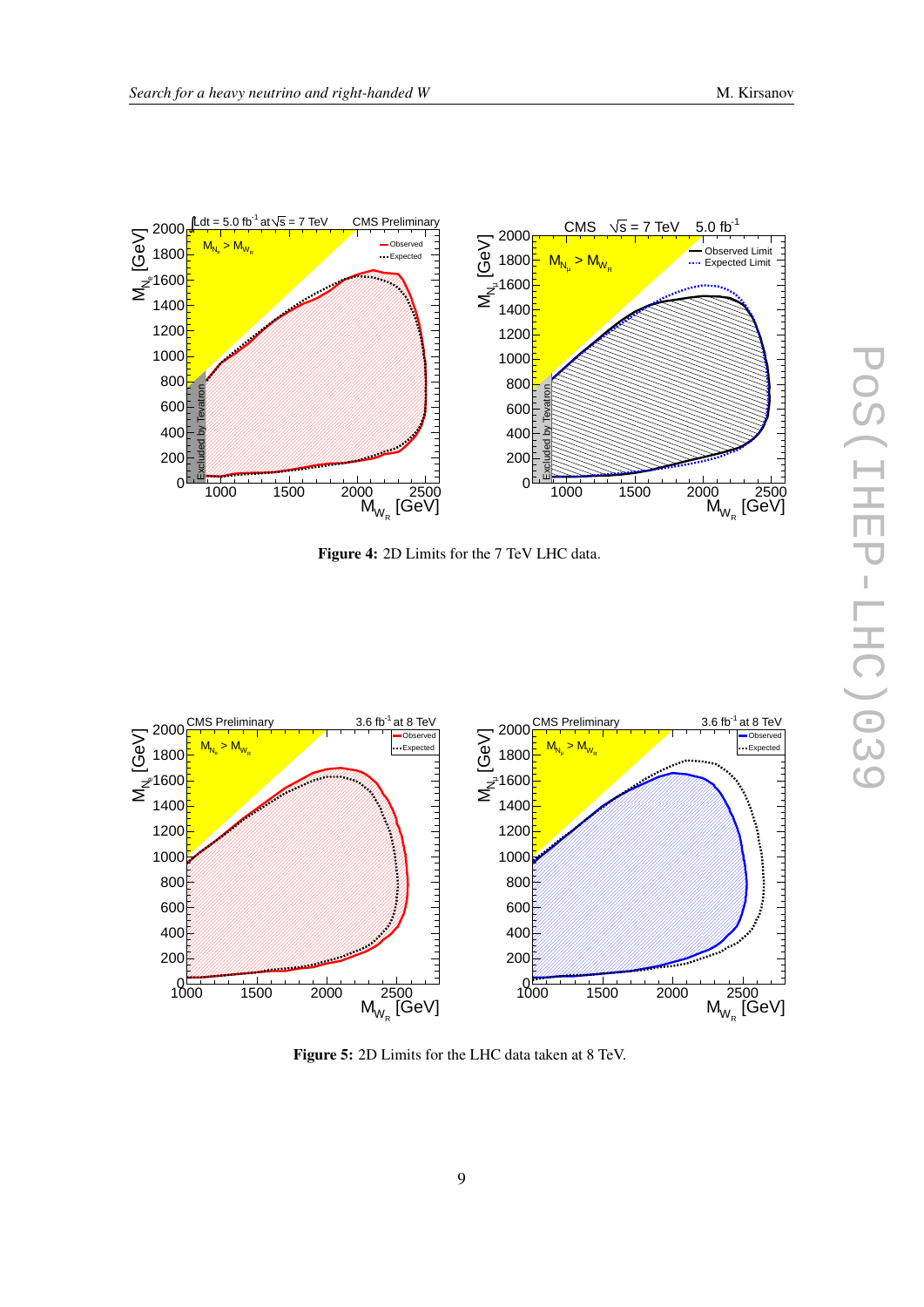<span id="page-9-0"></span>

Figure 6: Limits as a function of  $W_R$  mass for a right-handed neutrino with  $M_{N_\ell} = \frac{1}{2} M_{W_R}$ .



Figure 7: Combined limits for the LHC data taken at 7 and 8 TeV.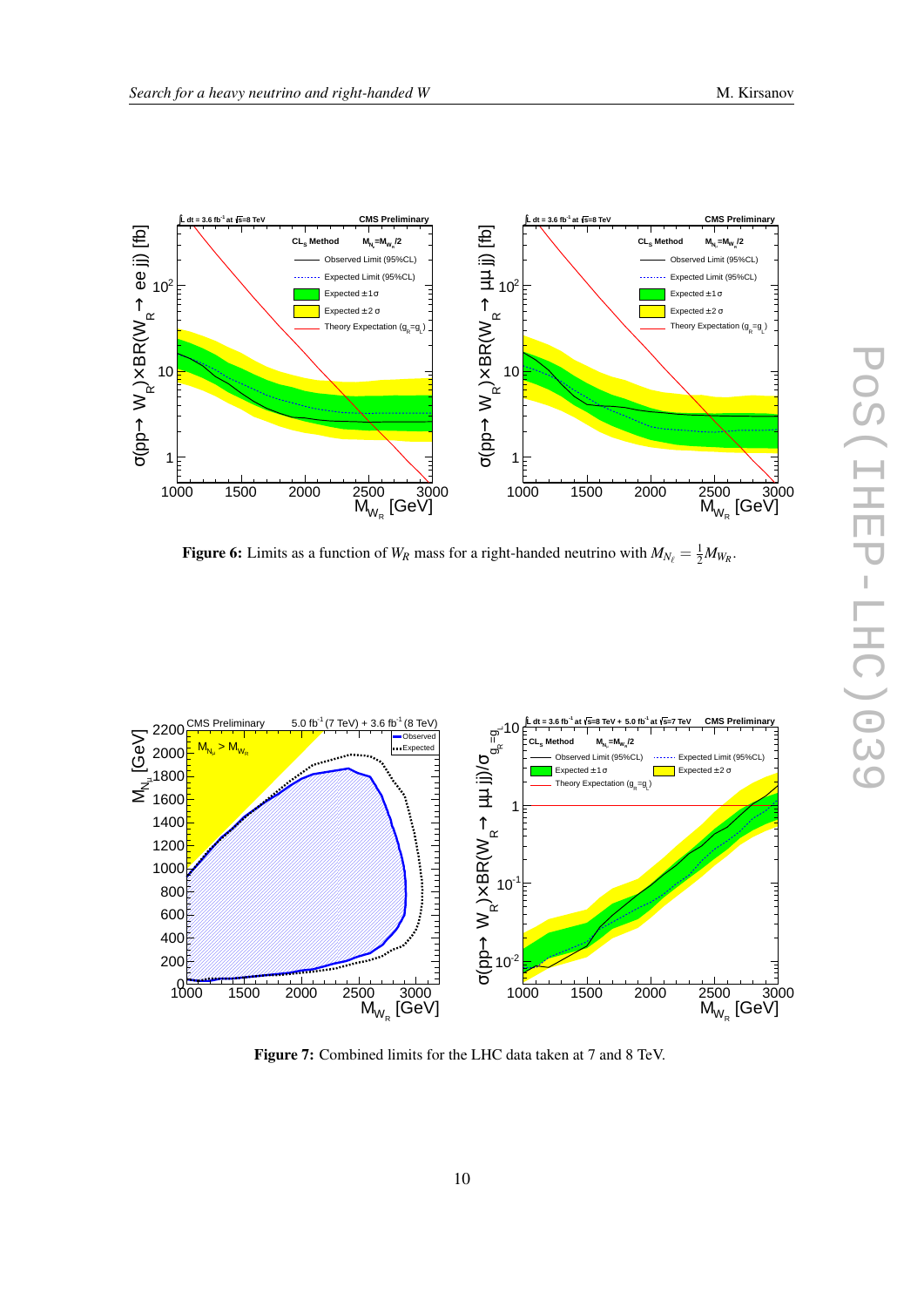### <span id="page-10-0"></span>References

- [1] J. C. Pati and A. Salam *Phys. Rev. D* 10 (1974) 275.
- [2] R. N. Mohapatra and J. C. Pati *Phys. Rev. D* 11 (1975) 366.
- [3] G.Senjanovic and R.N.Mohapatra *Phys. Rev. D* 12 (1975) 1502.
- [4] R. Mohapatra and G. Senjanovic *Phys. Rev. Lett.* 44 (1980) 912.
- [5] D0 Collaboration, *Phys. Rev. Lett.* 100 (2008) 211803.
- [6] CDF Collaboration, "Search for the Production of Narrow *tb* Resonancees in 1.9  $fb^{-1}$  of  $p\bar{p}$ collisions at 1.96 TeV", *Phys. Rev. Lett.* 103 (2009) 041801.
- [7] D0 Collaboration, "Search for  $W' \rightarrow tb$  resonances with left- and right-handed couplings to fermions", *Phys. Lett. B* 699 (2011) 145.
- [8] ATLAS Collaboration, "Search for tb resonances in proton-proton collisions at 7 TeV with the ATLAS detector" (2012), arXiv:1205.1016.
- [9] CMS Collaboration, "Search for W' boson decaying to a bottom quark and a top quark in pp collisions at  $\sqrt{s}$ =7 TeV" (2012), arXiv:1208.0956.
- [10] G. Beall, M. Bander, and A. Soni, "Constraint on the Mass Scale of a Left-Right-Symmetric Electroweak Theory from the  $K_L - K_S$  Mass Difference", *Phys. Rev. Lett.* 48 (1982) 848.
- [11] A. Maiezza, M. Nemevsek, F. Nesti et al., "Left-right symmetry at LHC", *Phys. Rev. D* 82 (2010) 055022.
- [12] P.Nadolsky, "Theory of W and Z production",  $arXiv:hep-ph/0412146$ .
- [13] R. Gavin, Y. Li, F. Petriello et al., "FEWZ 2.0: A code for hadronic Z production at next-to-next-to-leading order", [arXiv:1011.3540](http://www.arXiv.org/abs/1011.3540).
- [14] CMS Collaboration *JINST* 3 (2008) S08004.
- [15] T.Sjostrand et al. *JHEP* 001-026 (2006), hep-ph/0603175.
- [16] J.Botts et al. *Phys. Lett. B* 304 (1993) 159.
- [17] G. Bednik and M. Kirsanov, "Comparison of the full matrix element calculation with the simplified calculation of the  $W_R$  production at the LHC (left-right symmetric model)", arXiv:1111.6582 [hep-ph].
- [18] S. Alioli, P. Nason, C. Oleari et al., "A general framework for implementing NLO calculations in shower Monte Carlo programs: the POWHEG BOX", *JHEP* 1006:043 (2010).
- [19] T. Gleisberg et al., "Event generation with SHERPA 1.1", *JHEP* 0902:007 (2009). 0706.2334.
- [20] J.Alwall et al., "MadGraph/MadEvent v4: The New Web Generation", *JHEP* 09:028 (2007). 0706.2334.
- [21] CMS Collaboration, "Electron reconstruction and identification at *sqrt*(*s*)=7 TeV", *CMS PAS* EGM-10-004 (2010).
- [22] CMS Collaboration, "Performance of CMS muon identification in *pp* collisions at  $\sqrt{s} = 7 TeV$ ", *CMS PAS* MUO-2010-002 (2010).
- [23] CMS Collaboration, "Commissioning of the Particle-Flow Reconstruction in Minimum-Bias and Jet Events from pp Collisions at 7 TeV", *CMS PAS* PFT-2010-002 (2010).